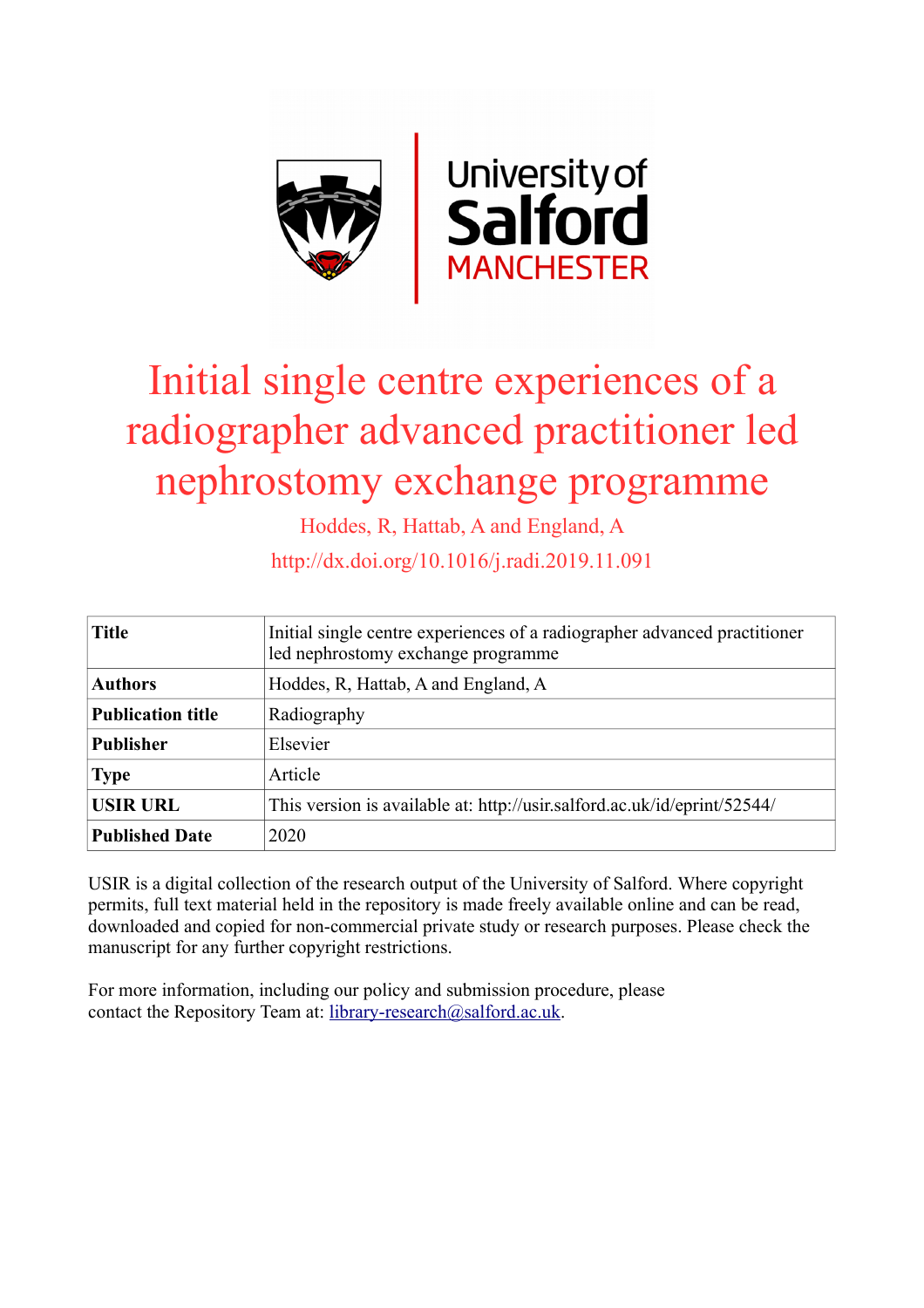# **Single Centre Radiographer Advanced Practitioner led Nephrostomy Exchange Programme: 3 Year Experience**

**Richard Hoddes<sup>1</sup> , Anas Hattab<sup>2</sup> and Andrew England<sup>3</sup>**

**Department of Radiology<sup>1</sup> , Manchester Royal Infirmary, Manchester, UK**

**Directorate of Radiography<sup>1</sup> , University of Salford, Salford, UK.** 

### **Abstract**

PURPOSE: To evaluate the technical success, radiation dose, complications and costs from the introduction of a radiographer-led nephrostomy exchange service.

METHODS: Post-graduate qualified interventional radiographers with several years' experience in performing other interventional procedures began performing nephrostomy exchanges. Training was provided by an interventional radiologist. Each radiographer performed ten procedures under direct supervision followed by independent practice with remote supervision. Each radiographer was then responsible for the radiological report, discharge, re-referral for further exchange and, where indicated, sending urine samples for culture and sensitivity. Data extraction included the time interval between exchanges, radiation dose/screening time and complications.

RESULTS: Thirty-eight long-term nephrostomy patients had their histories interrogated back to the time of the initial insertion. The mean (range) age at nephrostomy insertion was 67 (35-93) years and 65% were male. Indications for nephrostomy were prostatic or gynaecological malignancy, ureteric injury, bulky lymphoma and post-transplant ureteric stricture. A total of 170 nephrostomy exchanges were performed with no statistically differences in the radiation dose, fluoroscopy time nor complication rates between consultants and radiographers. There was, however, a statistical reduction in the time interval between nephrostomy exchanges for the radiographer group (P=0.022).

CONCLUSION: Interventional radiographers can provide a safe, technically successful nephrostomy exchange program with radiation doses equivalent to radiologists. This is a cost-effective solution to the capacity issues faced in many departments, whilst providing career progression, job satisfaction and possibly improved care.

IMPLICATIONS FOR PRACTICE: Radiographer-led interventional services should be considered by other institutions as a means of providing effective nephrostomy exchanges.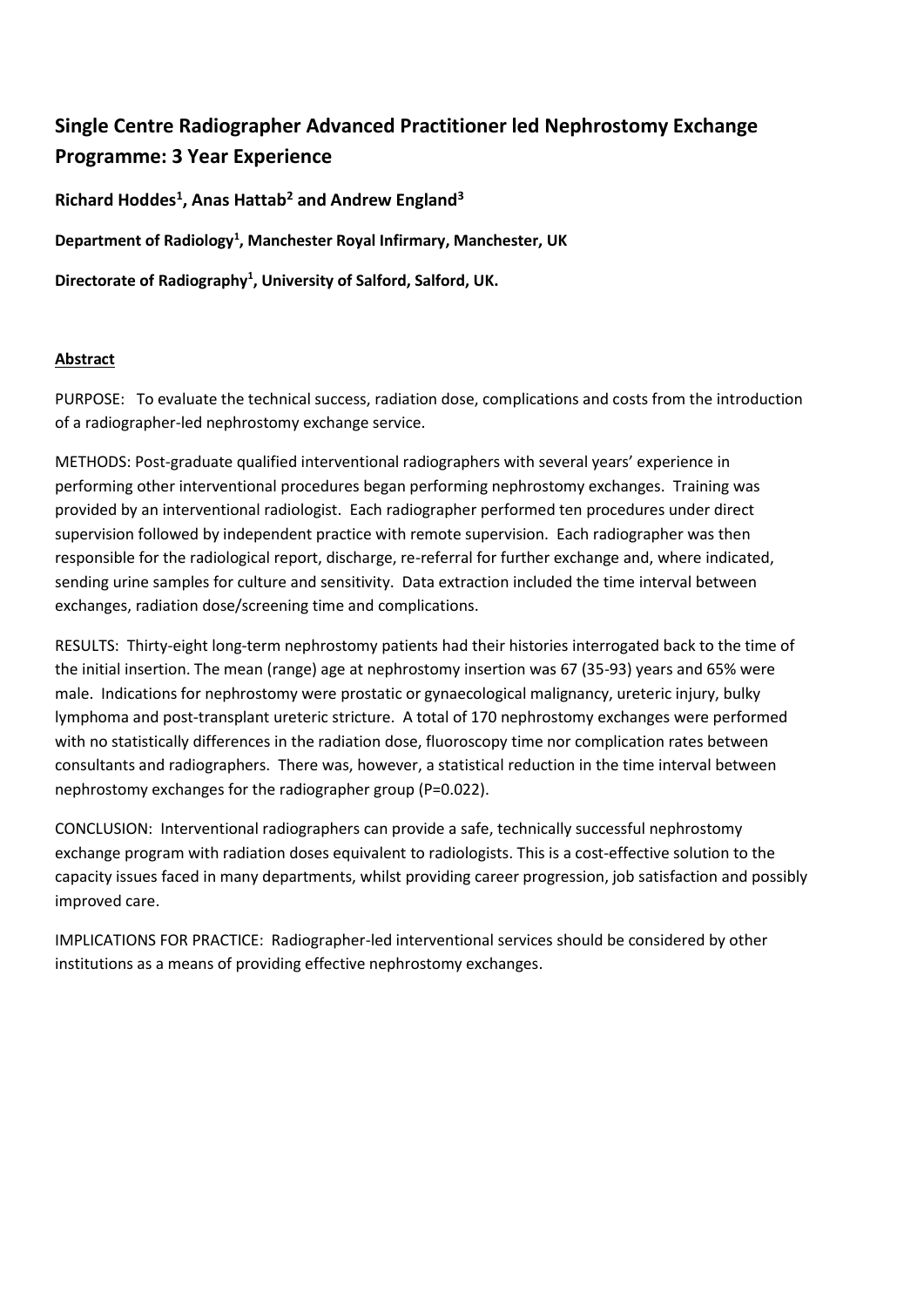#### **Abbreviations**

AP – Advanced Practitioner

IR – Interventional Radiology

PCN – Percutaneous nephrostomy

RADU – Radiology Day Unit

#### **Introduction**

Percutaneous nephrostomy (PCN) was first described in by Goodwin and colleagues in 1955<sup>1</sup>. PCN provides external drainage of urine from a kidney which is unable to drain normally into the bladder<sup>2</sup>. Indications for PCN include stone disease, external compression (i.e. malignancies), surgery, iatrogenic injury amongst others<sup>3-6</sup>. Traditionally, nephrostomies are inserted percutaneously under ultrasound/fluoroscopic guidance in the interventional radiology (IR) suite<sup>2</sup>. Long-term nephrostomies have an associated morbidity and mortality, as well as an associated cost <sup>3</sup>; over time crystal deposits can form on or within the tubes leading to mechanical or bacteriological complications<sup>4-8</sup> warranting exchange.

Nephrostomies, within our institution, have historically been exchanged by radiologists and have required an overnight hospital stay<sup>2,3</sup>. An Advanced Practitioner (AP) radiographer-led, day-case, nephrostomy exchange programme was introduced in our institution in (2017 as a means of reducing costs and improving patient experience.

#### **Literature Review**

A review of the existing literature related to nephrostomy exchange in long-term PCN patients was performed using the [NHS NICE Healthcare Databases Advanced Search](https://www.nice.org.uk/about/what-we-do/evidence-services/journals-and-databases) system; databases searched were CINAHL, PubMed and Science Direct, as well as a keyword search of [Google Scholar.](https://scholar.google.co.uk/) Searches were limited to peer-reviewed journals published in English in the last 15 years.

Literature suggests that regular nephrostomy exchanges reduces complications, admissions and therefore costs, although many statements are based on expert opinion, anecdotal opinions or local preferences rather than empirically derived evidence<sup>3</sup>. Consensus around the optimum exchange frequency suggest around 60-120 days. Exchange is dependant on compliance as the preferred standard, but there is a poor evidential basis<sup>2-4,6-10</sup>. Results of this literature search has demonstrated a paucity of empirical evidence with the literature related to the management of long-term nephrostomy tubes<sup>2</sup>, a finding supported by the single available systematic review<sup>10</sup>.

Radiographer Advanced Practice (AP) has received favourable reports within the literature, AP is described as promoting safe and effective treatments and is similar to other, more established, areas of advanced practice<sup>11-13</sup>. Although, it should be noted that there is little evidence specific to IR<sup>11,14,15</sup>. Within the literature there are reports of two other centres introducing a similar services but they have yet to report any results<sup>2,9</sup>.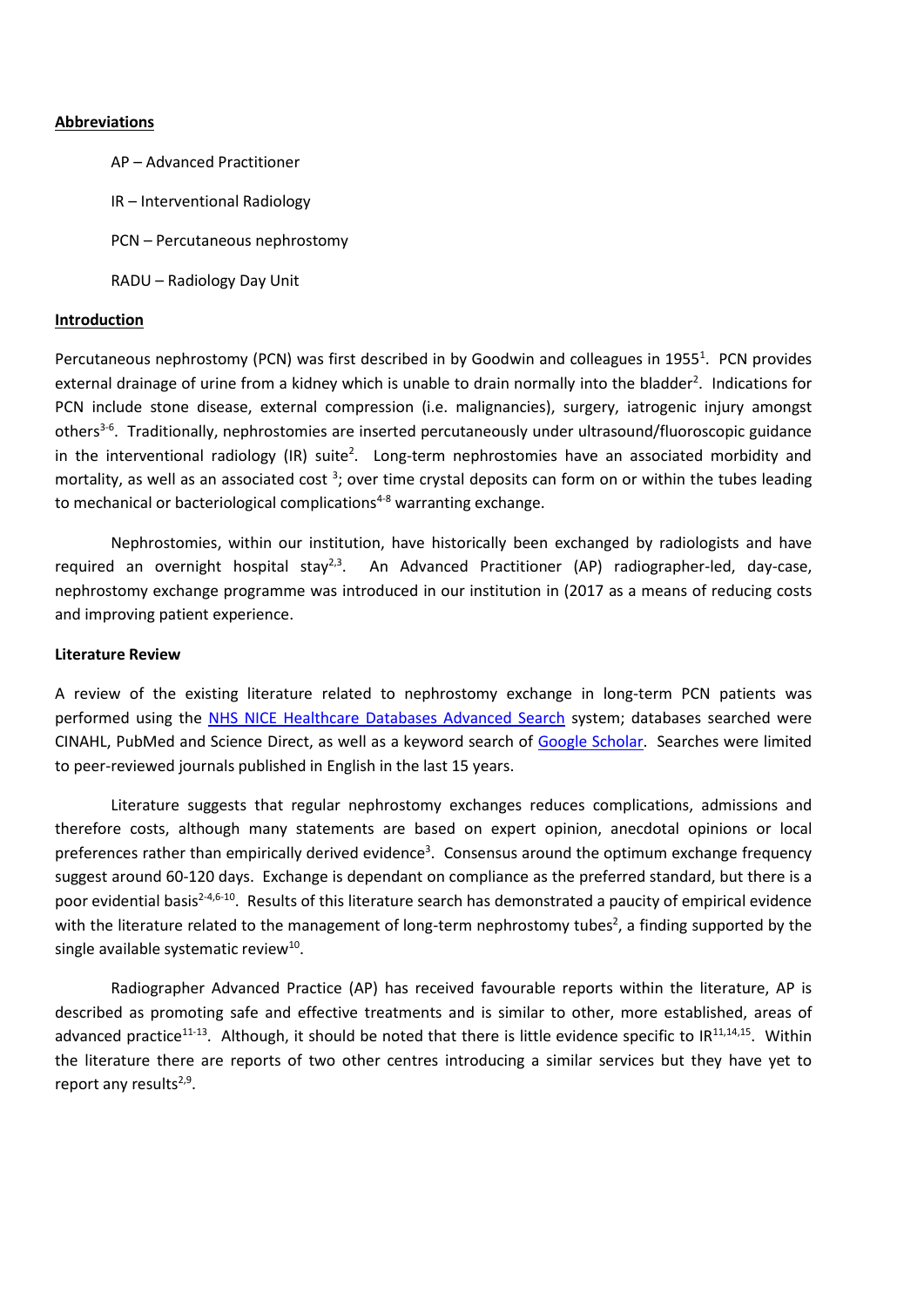#### **Study aims**

The aim of this project was to evaluate the technical success, radiation dose, complications and costs from the introduction of a radiographer-led nephrostomy exchange service.

#### **Methods**

In terms of background, historically patients within our institution were admitted under the Urology or Renal Transplant team either on the day, or evening prior to exchange. Patients were then typically discharged the same day or the day after exchange. Consultant radiologists began performing nephrostomy exchanges as a day-case procedure in 2016. AP radiographers took over management (database management, re-referral, microbiology, communication with GP/referrer) of the long-term PCN population in 2017.

The protocol for "Radiographer-led Nephrostomy and Gastrostomy Exchange" was approved by the institution's clinical governance committee in April 2017. A standard exchange method was first used to confirm the position of the indwelling catheter via an iodinated contrast injection. This was followed by over-the-wire exchange and confirmation of the position of the new catheter with a second contrast injection.

Experienced AP interventional radiographers, with several years' experience performing other interventional procedures<sup>14</sup> and post-graduate qualifications<sup>16</sup> subsequently began undertaking these procedures. Training was provided 'in-house' by a consultant interventional radiologist. Each radiographer performed ten procedures under direct supervision before 'sign off' which allowed for independent practice with remote supervision (radiologist on-site and available to help if needed.) The performing radiographer was then responsible for the radiological report, discharge, re-referral for further exchange and, where indicated, sending urine samples for culture and sensitivity.

The overall study population was all patients having enrolled in the outpatient nephrostomy exchange program. These patients (n=38) had their histories interrogated back to the time of the initial nephrostomy insertion. The mean (range) age at nephrostomy insertion was 67 (35-93) years and 65% were male. Indications for nephrostomy insertions were in line with the literature (prostatic or gynaecological malignancy, ureteric injury, bulky lymphoma, post-transplant ureteric stricture). All patients were long-term nephrostomy patients who required nephrostomy exchange. Comparisons would include evaluating the move from an in-patient radiologist led service to a day-case (out-patient) radiographer led service.

Data were extracted for each nephrostomy exchange (n=170) including the time interval between exchanges, radiation dose/screening time and complications. If complications arose then further qualitative data was sought from the medical notes or electronic records. These data accounted for 28,083 catheter days (19,977 pre intervention/6,203 post-intervention) spanning a period of 11 years. The primary outcome was successful nephrostomy catheter exchange (with free flow of urine) with secondary outcome measures of radiation dose, screening time and complications. Complications would include post-exchange pain and haemorrhage requiring intervention or a delay in discharge, loss of access or any unplanned re-admission.

#### **Data Analysis**

Descriptive statistics were predominantly used to describe trends between radiologist and radiographer-led exchanges. Where the data were normally distributed data were summarised as mean values plus their standard deviations. If the data were approximately not normally distributed, then median values together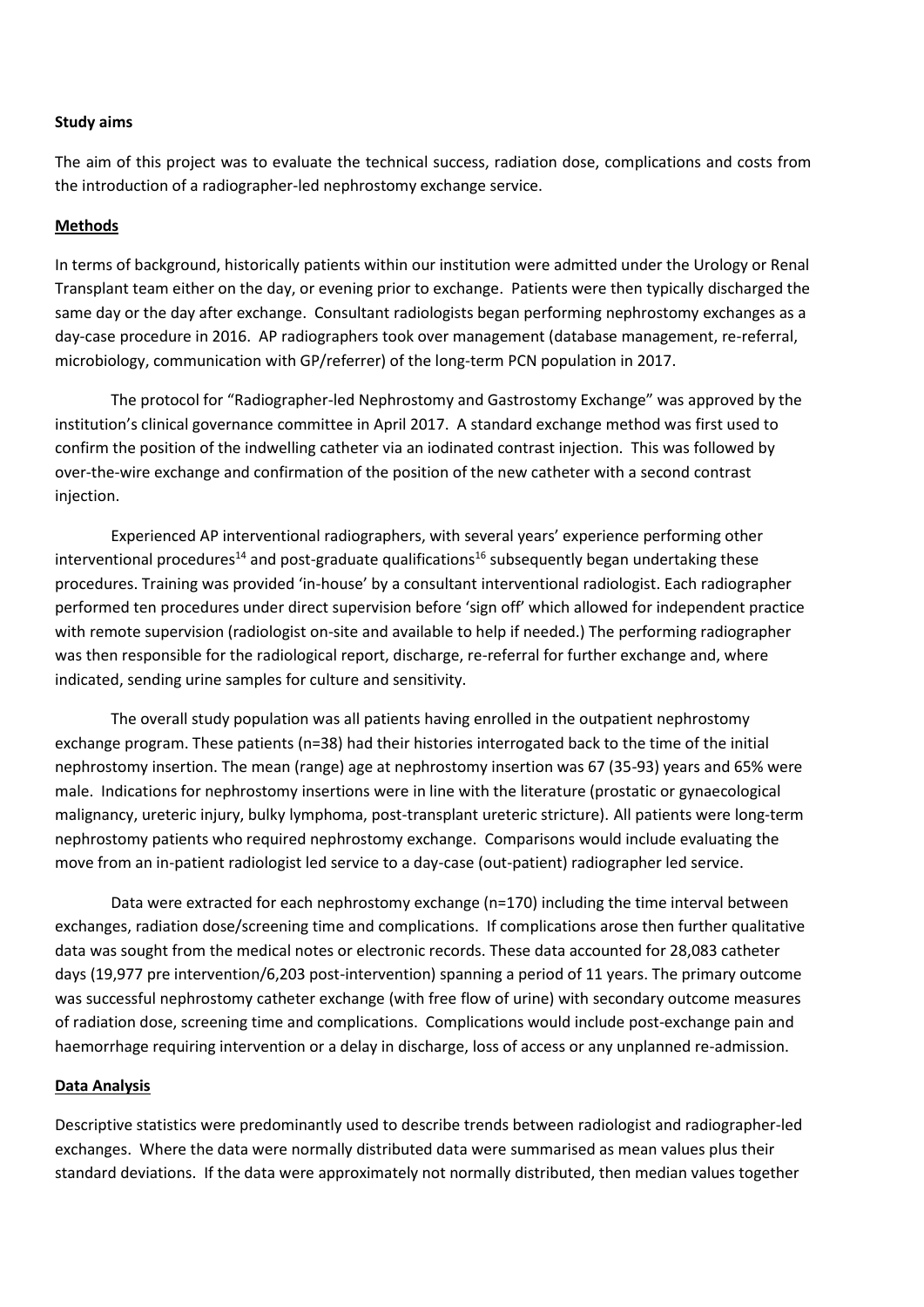with inter-quartile ranges were reported. Inferential statistics were used to compare radiologists to radiographers and when evaluating the utility of the radiology day-case service (Mann-Whitney U test and Chi-squared/Fisher Exact test).

# **Results**

The overall median (IQR; range) time to nephrostomy exchange, regardless of operator, was 112 (89-176; 17 to 1774) days. Following the introduction of the radiographer-led service, with database management by the Radiology Department, the median (IQR, range) fell by 15% from 120 (86-203; 17 to 1774) days (radiologists) to 102 (91-119; 46 to 279) days (radiographers) and was statistically significant (P<0.022; **Figure 1**). Prior to the radiographer-led service, 79 (76%) of patients waited over 90 days and 63 (61%) waited over 120 days. This compares favour with the radiographer-led group where 44 (70%) and 9 (14%) waited over 90 days and 120 days, respectively.

Figure 1. A Boxplot illustrating the differences in the time interval between nephrostomy exchanges for the Consultant and AP Radiographer groups.



#### **Time interval between insertions**

Operator type

Technical success was achieved in all patients (100%), for both types of operators; (125/125 consultants) and (42/42 radiographers). Both groups successfully achieved an exchange across a range of catheter situations (**Table 1**).

| Table 1. Differences in the nephrostomy exchange types between operators. |                    |               |         |  |
|---------------------------------------------------------------------------|--------------------|---------------|---------|--|
|                                                                           | <b>Consultants</b> | Radiographers | P value |  |
| <b>Unilateral</b>                                                         | 85 (51%)           | 33 (20%)      |         |  |
| <b>Bilateral</b>                                                          | 26 (16%)           | 7(4%)         | 0.345   |  |
| Post-transplant                                                           | 14 (8%)            | 2(1%)         |         |  |
| <b>TOTAL</b>                                                              | 125 (75%)          | 42 (25%)      | 167     |  |
| n (%). P values were calculated using the Chi-squared test.               |                    |               |         |  |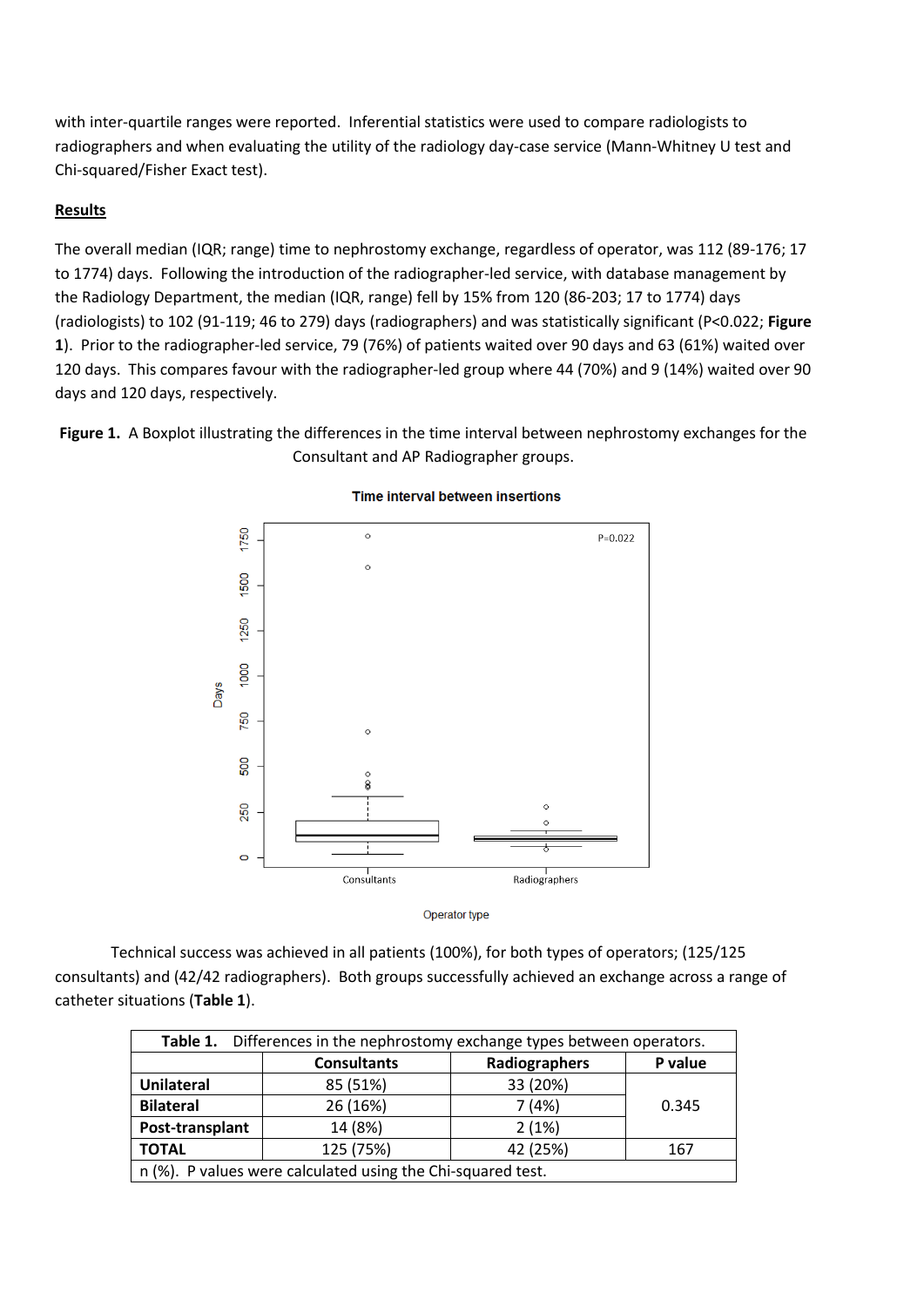Fluoroscopy time (median [IQR; range]) was non-statistically (P=0.097) shorter for AP radiographers (1.15 [0.5-3.2; 0 to 16) seconds when compared to consultants (1.57 [1.0-4.1; 0 to 305) seconds (**Figure 2**). Fluoroscopy dose (median [IQR; range] was similar (P= 0.236) for AP radiographers (115.6 [35.6-206.9; 6 to 779) mGy\*cm<sup>2</sup> when compared to consultants (117.6 [48.1-301.7; 8 to 2225) mGy\*cm<sup>2</sup> (Figure 3). In terms of complications (detailed in the discussion), there were a total of four post-exchange complications (2.4%), two (1.6%) in the consultant group and two (4.8%) in the AP radiographer group (P=0.263). In terms of the introduction of the Radiology Day Case Unit (RADU), following introduction of this service the mean (IQR, range) interval between exchanges fell by 34% from 149 (92-209; 17 to 1774) days to 98 (81-112; 46 to 712) days (P<0.001).

**Figure 2.** An illustration comparing total fluoroscopy time between consultants and AP Radiographer groups.



**Figure 3.** An illustration comparing fluoroscopy dose between consultant and AP Radiographer groups.



Operator type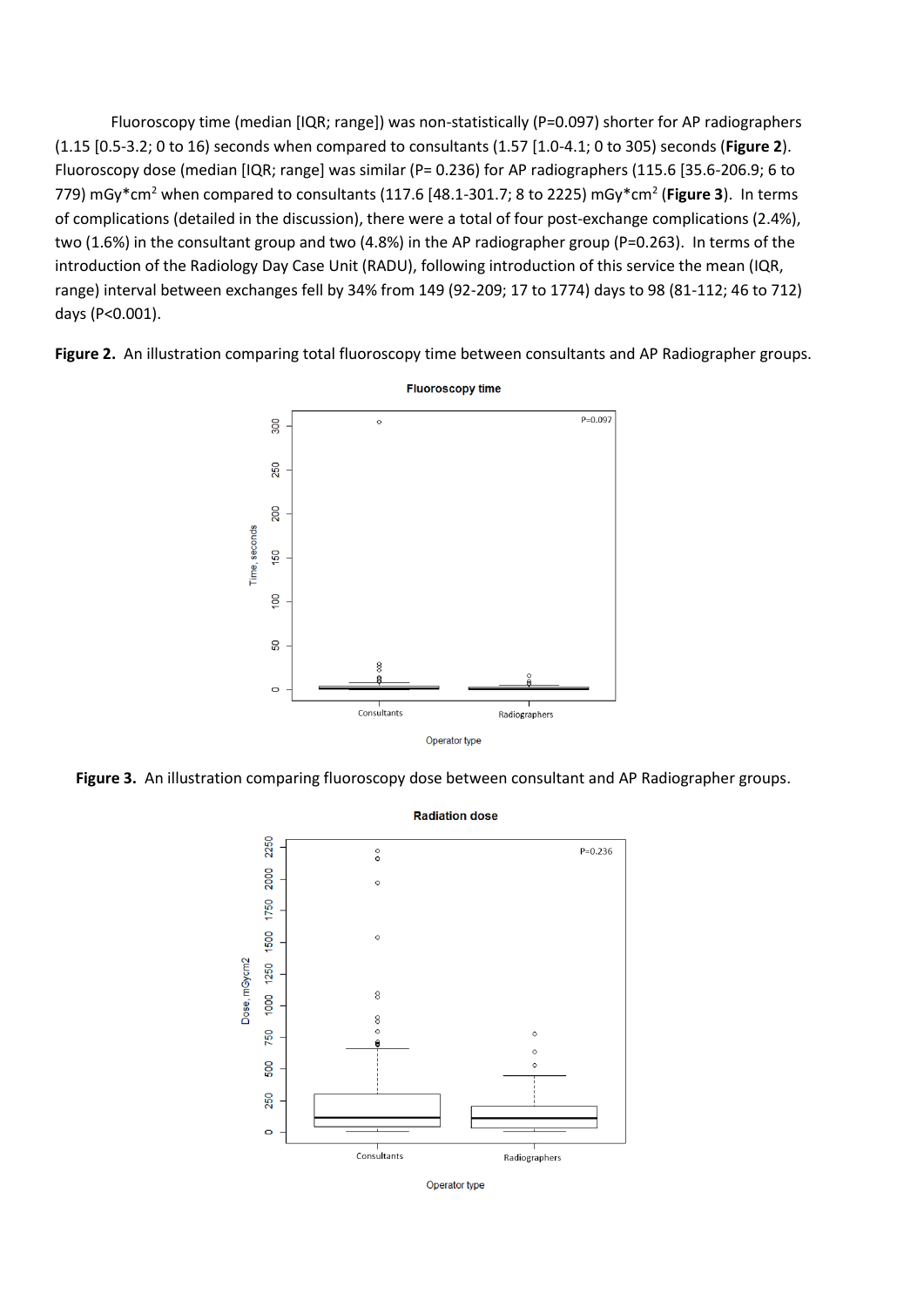#### **Discussion**

The introduction of a day-case radiographer-led nephrostomy exchange programme had a 100% technical success rate, meaning no patient who has attended for an exchange and has left the department without a functioning nephrostomy *in situ*. This does not mean there have been no procedural complications. In one patient, after the hub was cut from a blocked PCN, the remaining portion of the drain migrated into the kidney. This was retrieved percutaneously through the existing nephrostomy track – with the help of a consultant radiologist and did not require hospital admission. In a second patient, previously lost to follow, the patient present with a 13-month-old PCN which was fully encased in calculi. A second PCN was placed down the side of the existing PCN and the patient went home the same day (awaiting lithotripsy and removal of original tube). The important point from both cases is that the radiographer recognised the potential difficulty of both these procedures from the outset and sought involvement of a senior colleague. The two other 'procedural' complications were a drain being pulled out whilst hoisting the patient in RADU (new one reinserted immediately and patient discharged within the hour) and a blockage soon after insertion (resolved by upsizing from 6 Fr to 8 Fr drainage tube).

Our data suggests that radiology taking over the coordination and administration of this program has seen an increase in compliance with routine PCN exchanges; compliance is as important a factor as the exchange interval in improving the management of long-term PCN<sup>3</sup>. Even three years into the program patients are still being referred into the service that had previously been lost to follow-up following their initial PCN insertion. Some of these patients had been nephrostomised for over a year with no exchanges and present with tubes in a very poor condition. Under the new radiology management program referrals for exchange are generated at the time of initial PCN insertion and these outliers should be eliminated in the future.

The radiation doses from the AP radiographers were slightly lower than the consultant radiologists (**Figure 3**, not statistically significant). This may be because the radiologists still perform the more complex exchanges or that the radiographers were more mindful of their practice, this is consistent with the literature  $14,17,18$  although the literature specifically on radiography AP in IR is scarce.

As has been reported in other areas of AP<sup>13</sup>, radiographers are able to provide high levels of patient satisfaction; although no formal qualitative data were collected in this study. Anecdotally, patients on this program reported high levels of satisfaction. They particularly like that they are seeing the same two or three APs each time, and the relationships they have built with staff members over time.

The number of patients in the program has fluctuated as individual patient's situations change, but the current population (n=25) is not atypical. For twenty five patients requiring four exchanges per year with an average of 1.5 bed-nights/procedure - the saving is >150 bed-nights per annum (≈£60,000)<sup>19</sup>. There are also uncaptured savings from unplanned admissions and reduced PCN related complications<sup>3</sup>; urine samples sent at the time of PCN exchange<sup>8</sup> detected several urinary infections, prior to the patients becoming symptomatic, which would have likely resulted in improved outcomes.

A well-established theme in the literature was that of a shortage of radiologists<sup>20</sup> and those radiologists in post being overloaded with work and as such AP Radiographers can provide a safe, costeffective alternative in specific circumstances<sup>15,16</sup>. AP radiographers performing these procedures will free up one non-vascular interventional consultant session per week, as well as the resources previously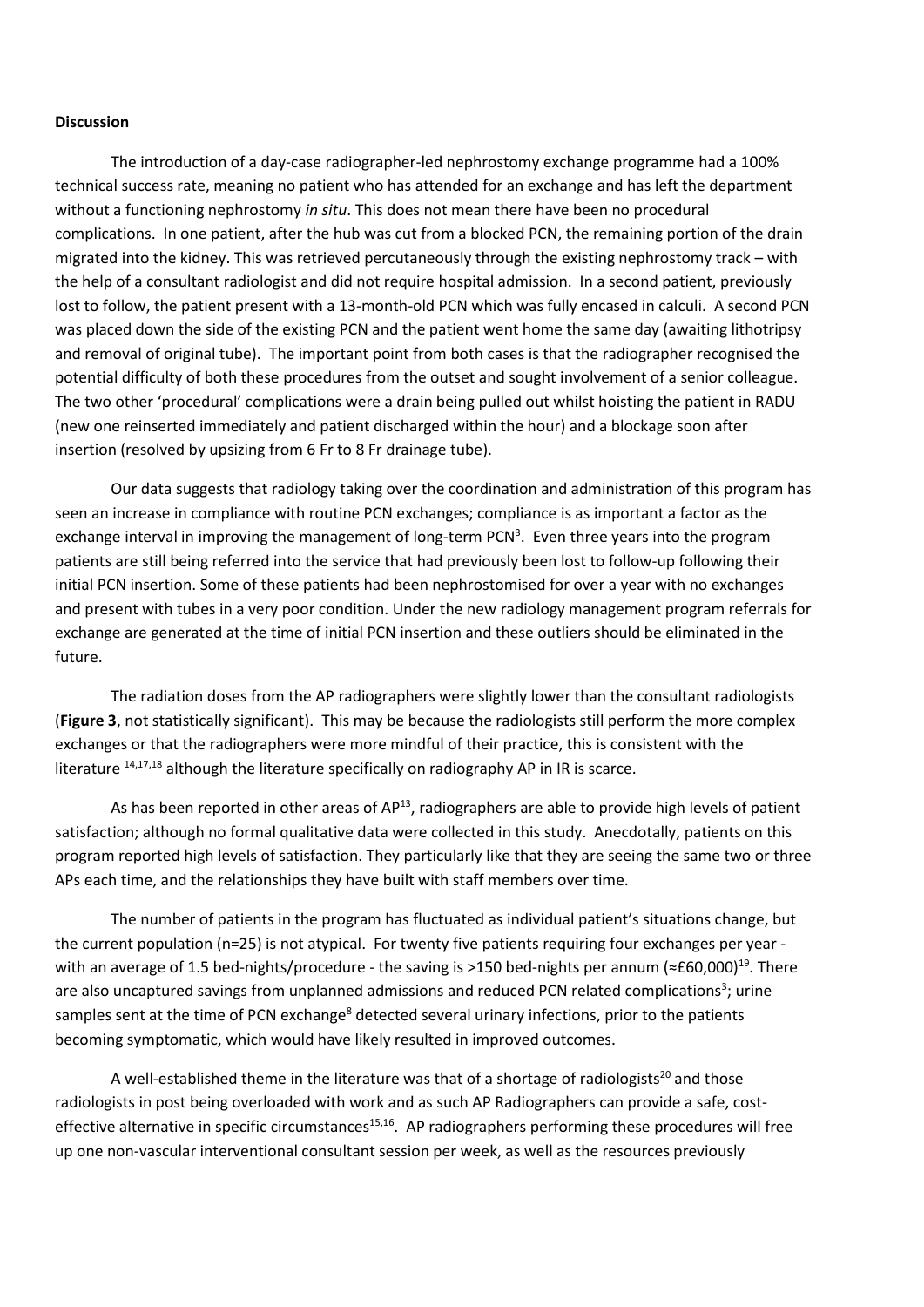expended booking/clerking for the admissions. It is widely regarded that AP and role development in the allied health professions increases job satisfaction and can also improves staff retention<sup>15</sup>.

# **Limitations**

Whilst this is the first study of its kind to quantify outcomes of a radiographer-led nephrostomy service there are a number of limitations. Results from this study are from a single centre and have not been adjusted for the complexity of the procedure, indication for PCN nor type of exchange (unilateral, bilateral or transplantrelated). This initial or early data should encourage others to consider adopting a similar radiographer-led service and auditing their own practice.

# **Conclusion**

AP interventional radiographers can provide a safe, technically successful nephrostomy exchange program with radiation doses equivalent or better than consultant radiologists. This is a cost-effective solution to the capacity issues faced in many IR departments, whilst providing career progression, job satisfaction (and possibly therefore retention) for radiographers.

# **Conflicts of Interest**

None.